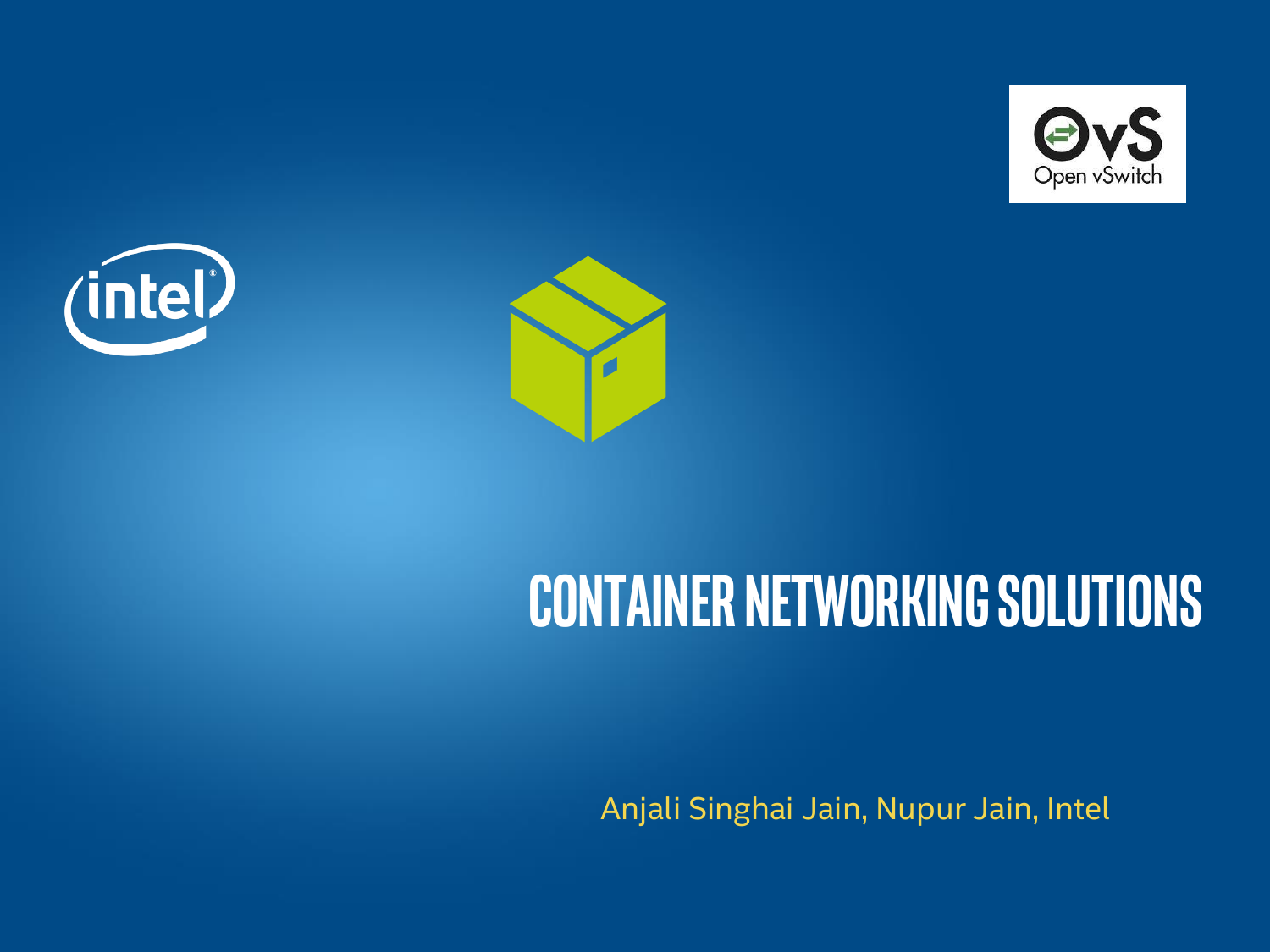

### Notices & Disclaimers

Performance varies by use, configuration and other factors. Learn more at [www.Intel.com/PerformanceIndex.](http://www.intel.com/PerformanceIndex)

Performance results are based on testing as of dates shown in configurations and may not reflect all publicly available updates. See backup for configuration details. No product or component can be absolutely secure.

Your costs and results may vary.

Intel technologies may require enabled hardware, software or service activation.

© Intel Corporation. Intel, the Intel logo, and other Intel marks are trademarks of Intel Corporation or its subsidiaries. Other names and brands may be claimed as the property of others.

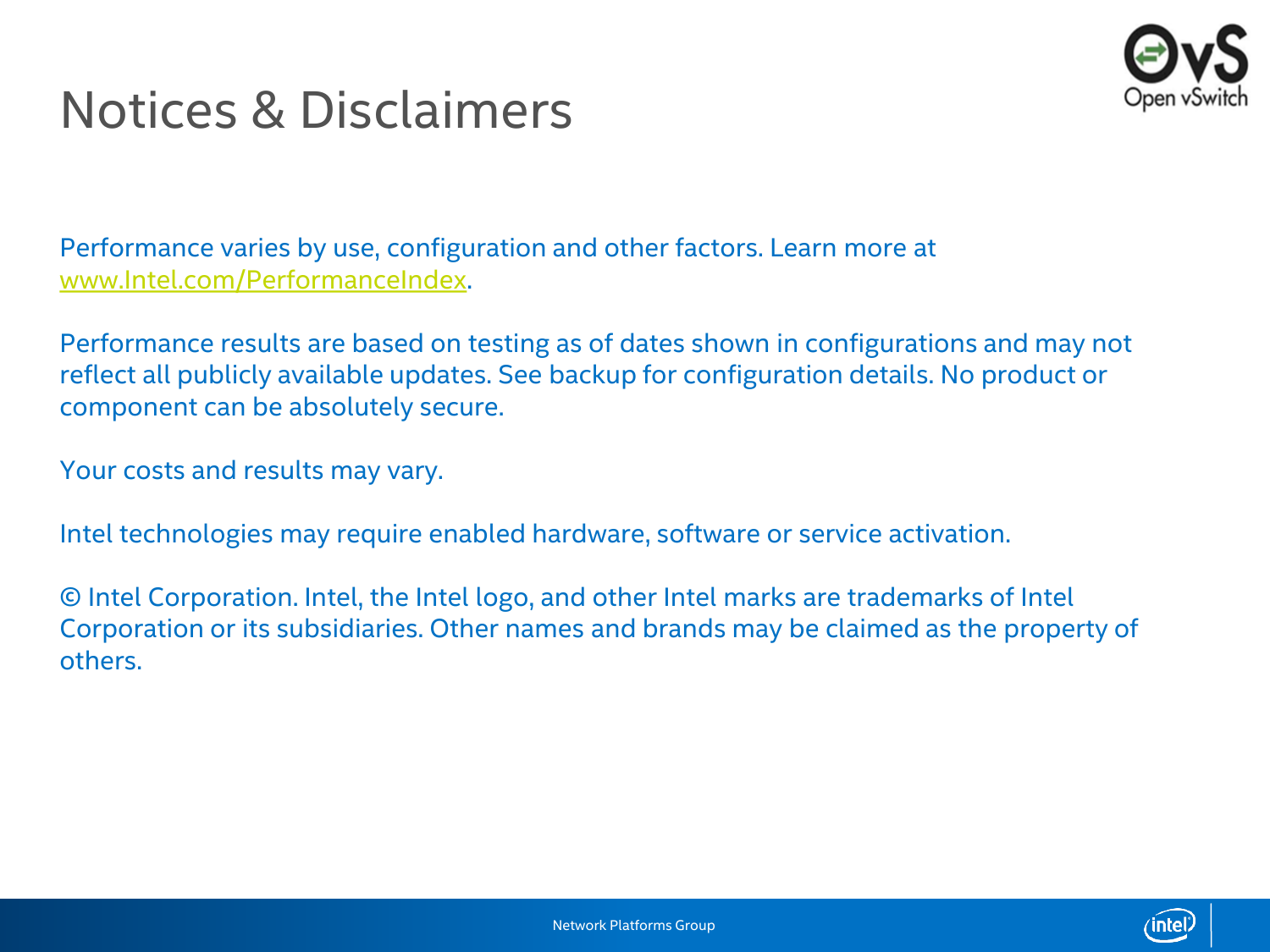

# Agenda

### **Introduction**

- Container Network Functions & Interfaces
- **·** Limitations
- **EXECONTAINER Interface Classifier**
- Community Solutions
- Our Proposed Solution
- Consolidation

### Functionality Offload

- P4 Sample -Kubeproxy
- P4 Connection tracking
- P4 L4-L7 Classifier

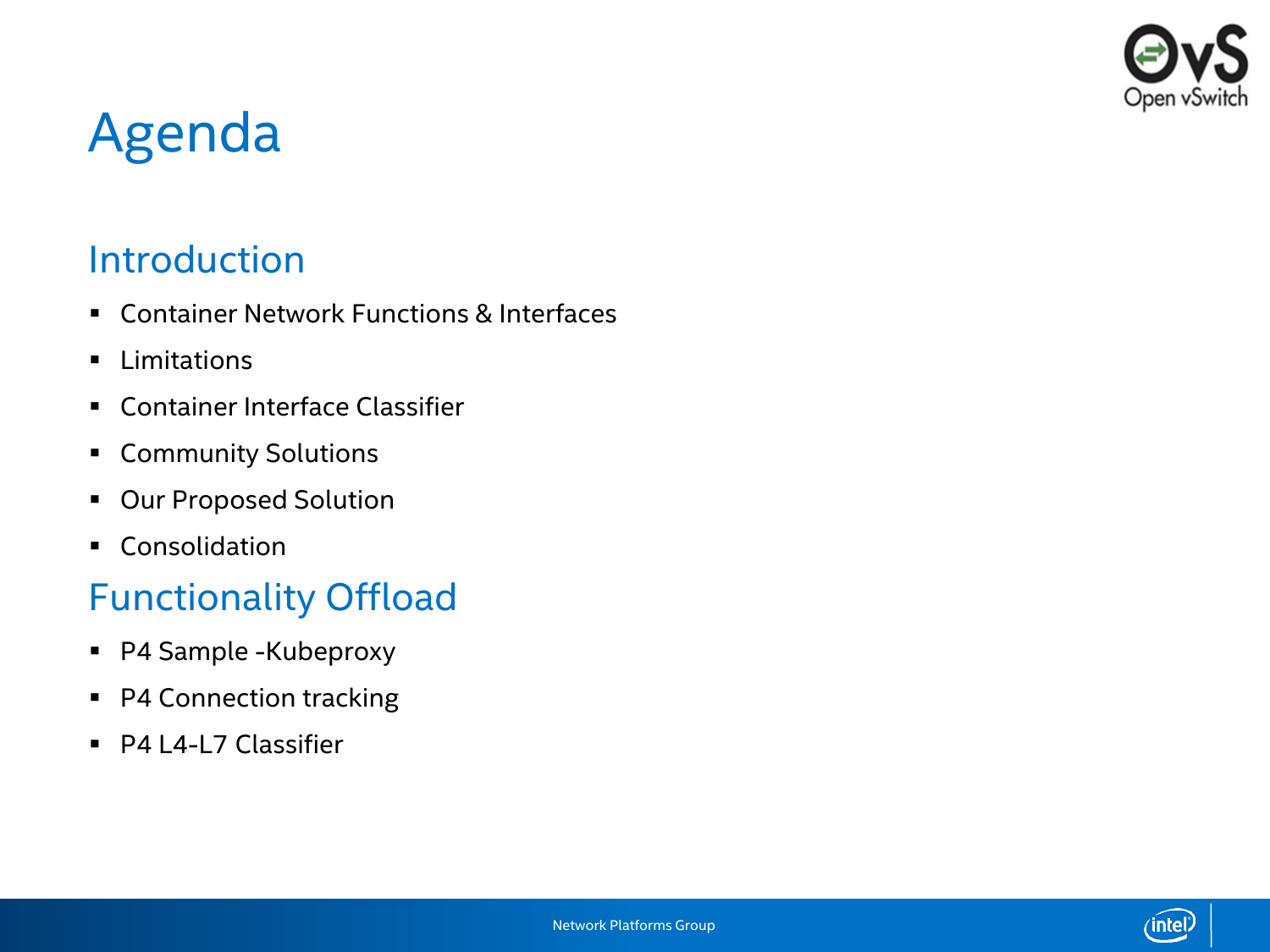

# Container Networking





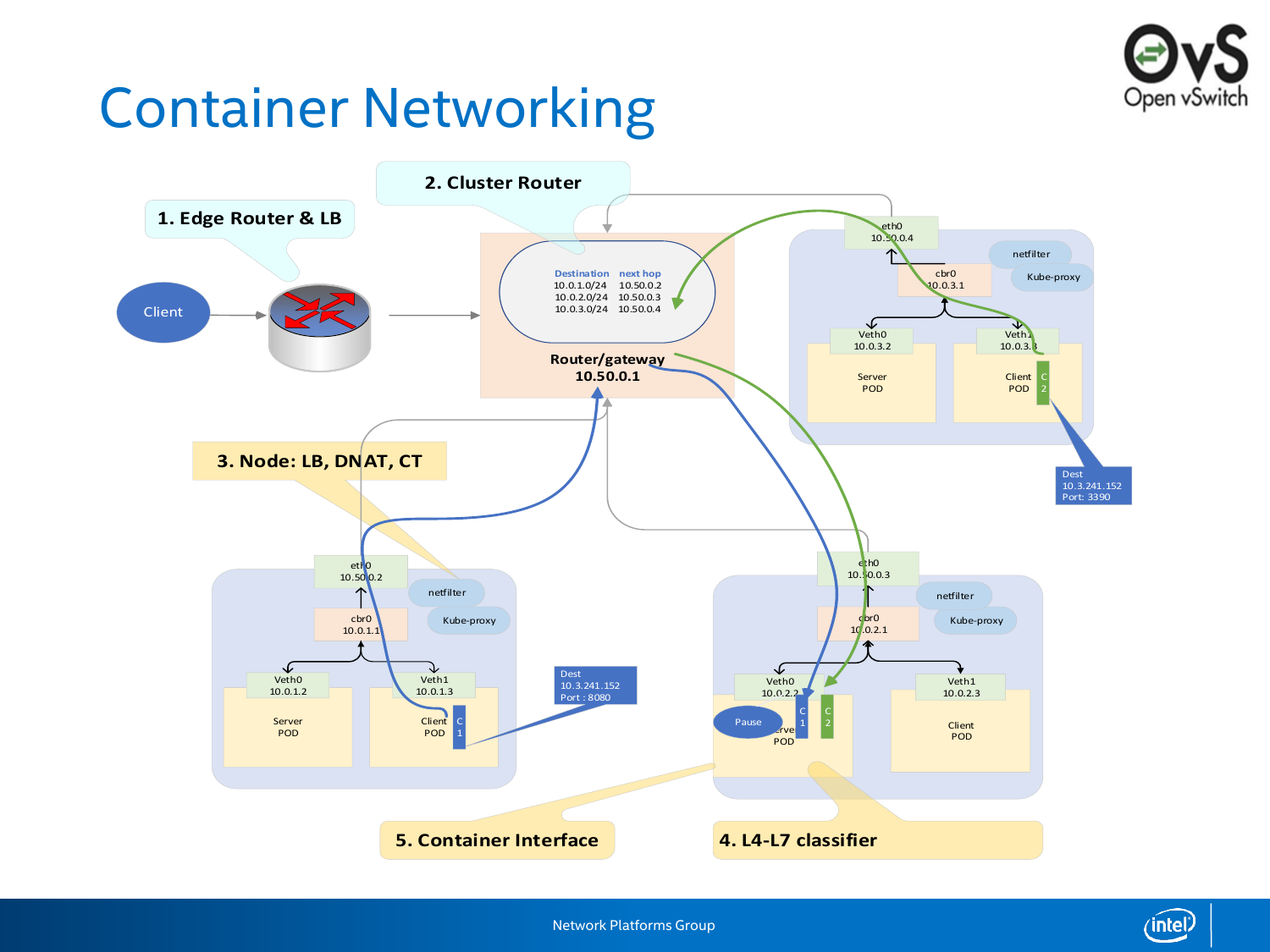

 $^{\prime}$ intel $\dot{\phantom{a}}$ 

# Current State of Deployment

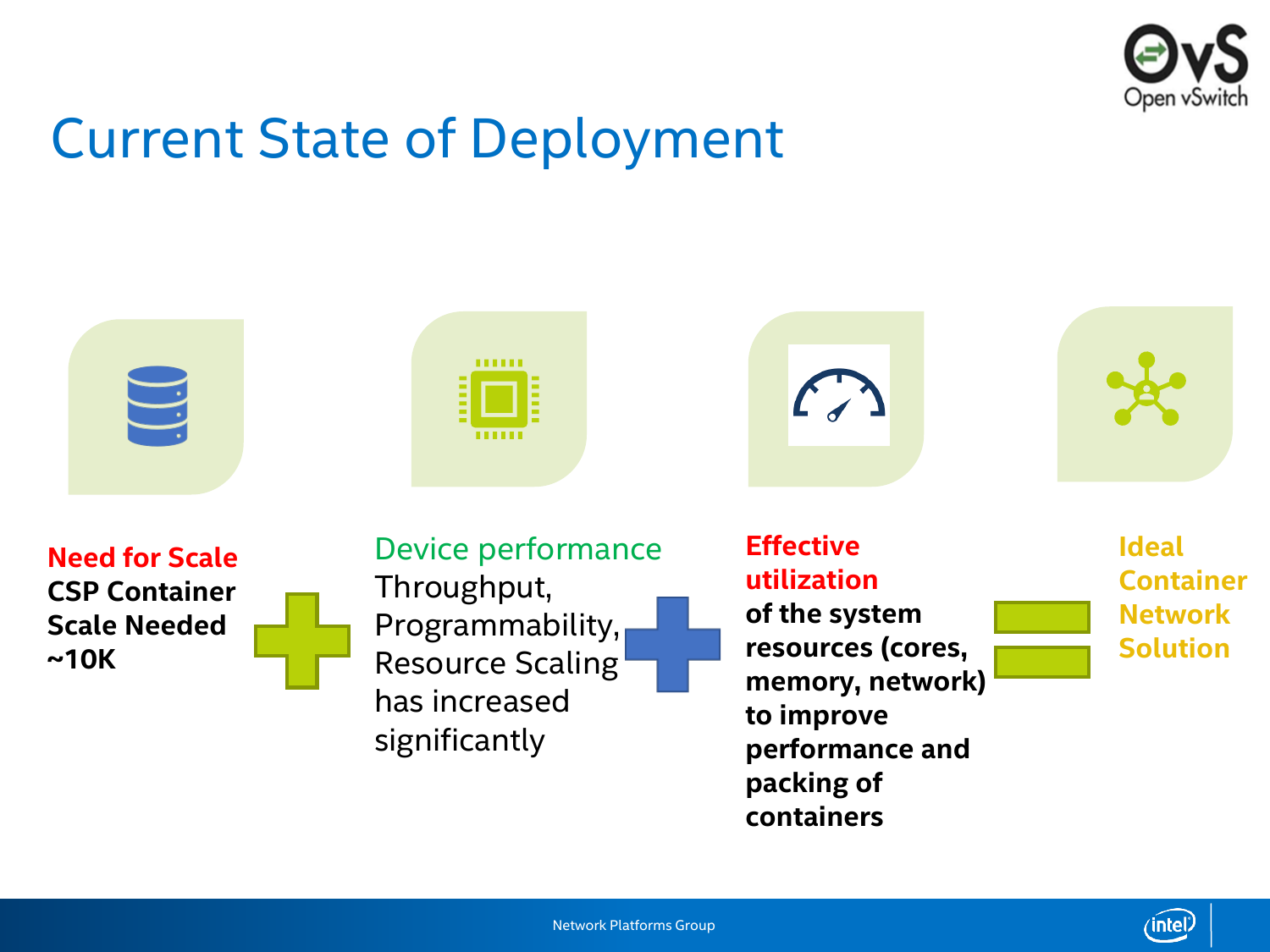

# 5. Existing interfaces for containers

### **Shared (Pod Interfaces)**

- Stacked netdevs on a PCIe PF netdev
- Assigned to container namespaces
- Examples : MACVLAN, IPVLAN, bridge

### **Dedicated (Pod Interfaces)**

- SR-IOV VFs
- Too heavy
	- Separate PCIE config space
	- HW based packet replication for broadcast, multicast – higher PCI BW utilization

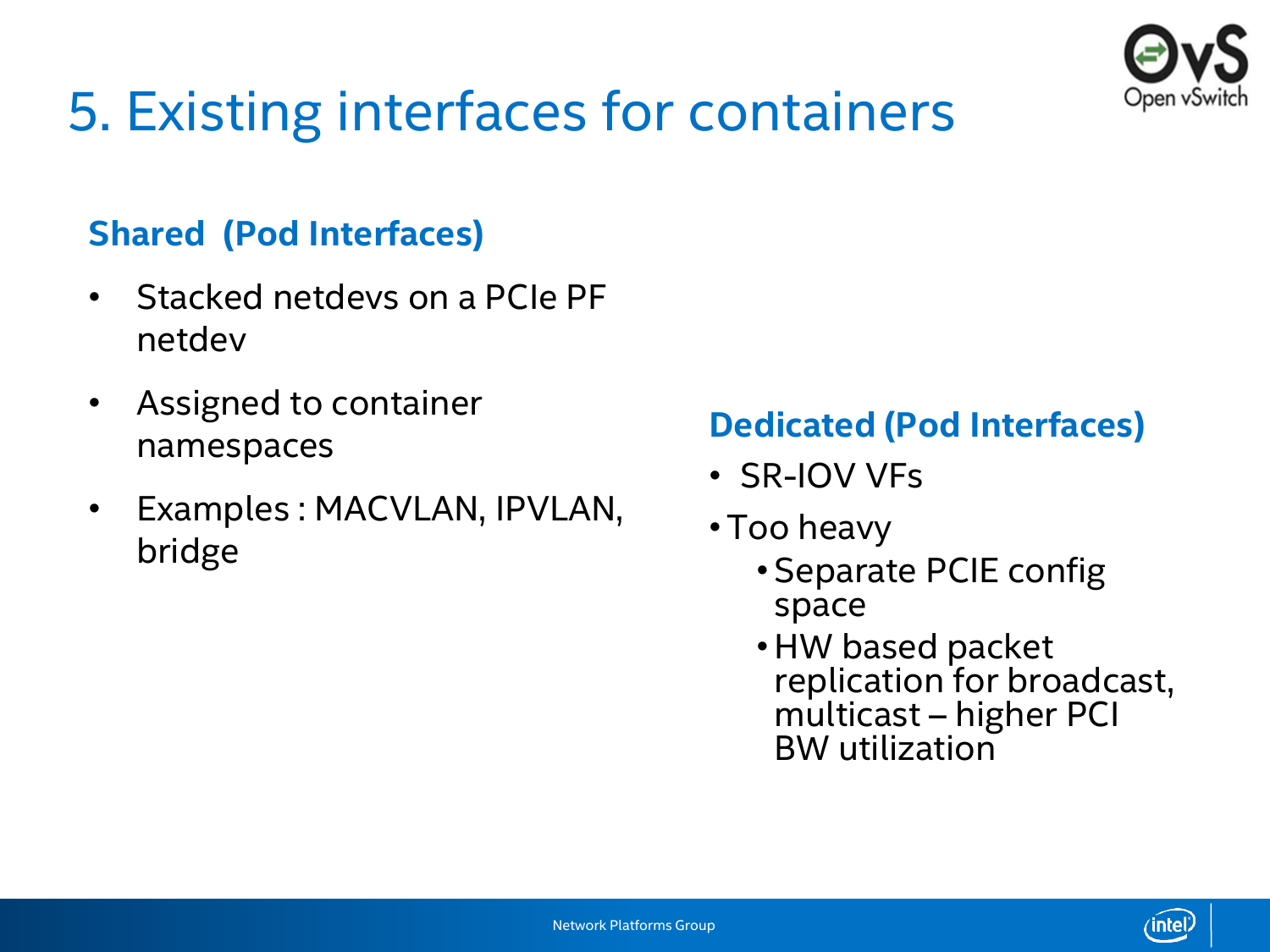# Why Hardware Accelerate ?



### End to end Maximize throughput

■ Avoid the SW long path which limits how much a Server Pod can handle.

#### End to end Native Scale out

- By Reducing Latency and Jitter introduced by kernel to user context switch in present AF\_XDP memory model.
- Dedicated resources takes away the need for OS to schedule on a shared resource. OS overhead for managing resources is gone.
	- CPU scheduling, memory management etc.

### Security & Isolation

▪ Queue level isolation.

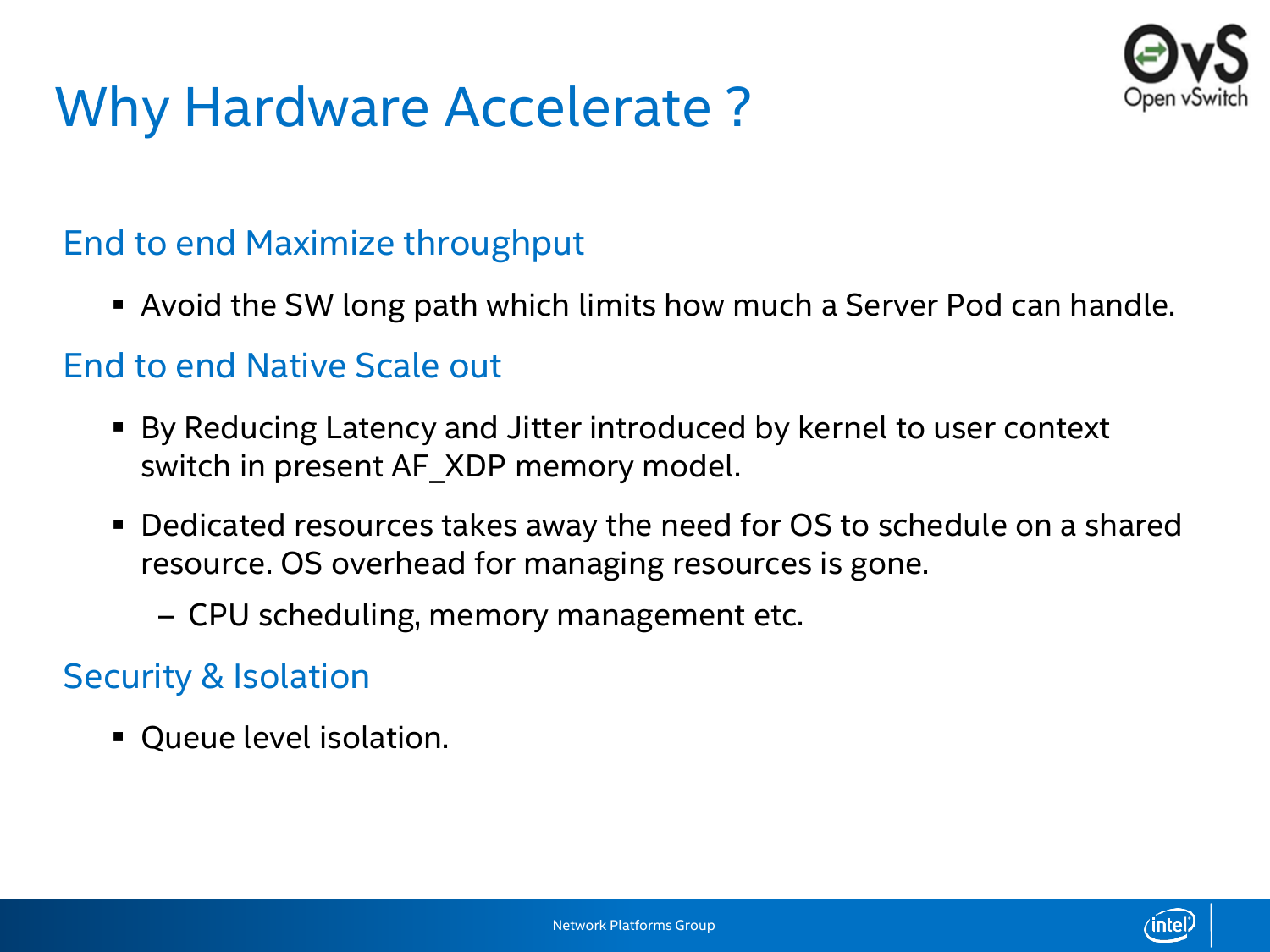

### **Assignable Container interfaces using X-IOV (S-IOV) & User Interrupts**



\*ADI Assignable Device interfaces

SIOV Spec : Reference Number: 337679-001, Revision: 1.0

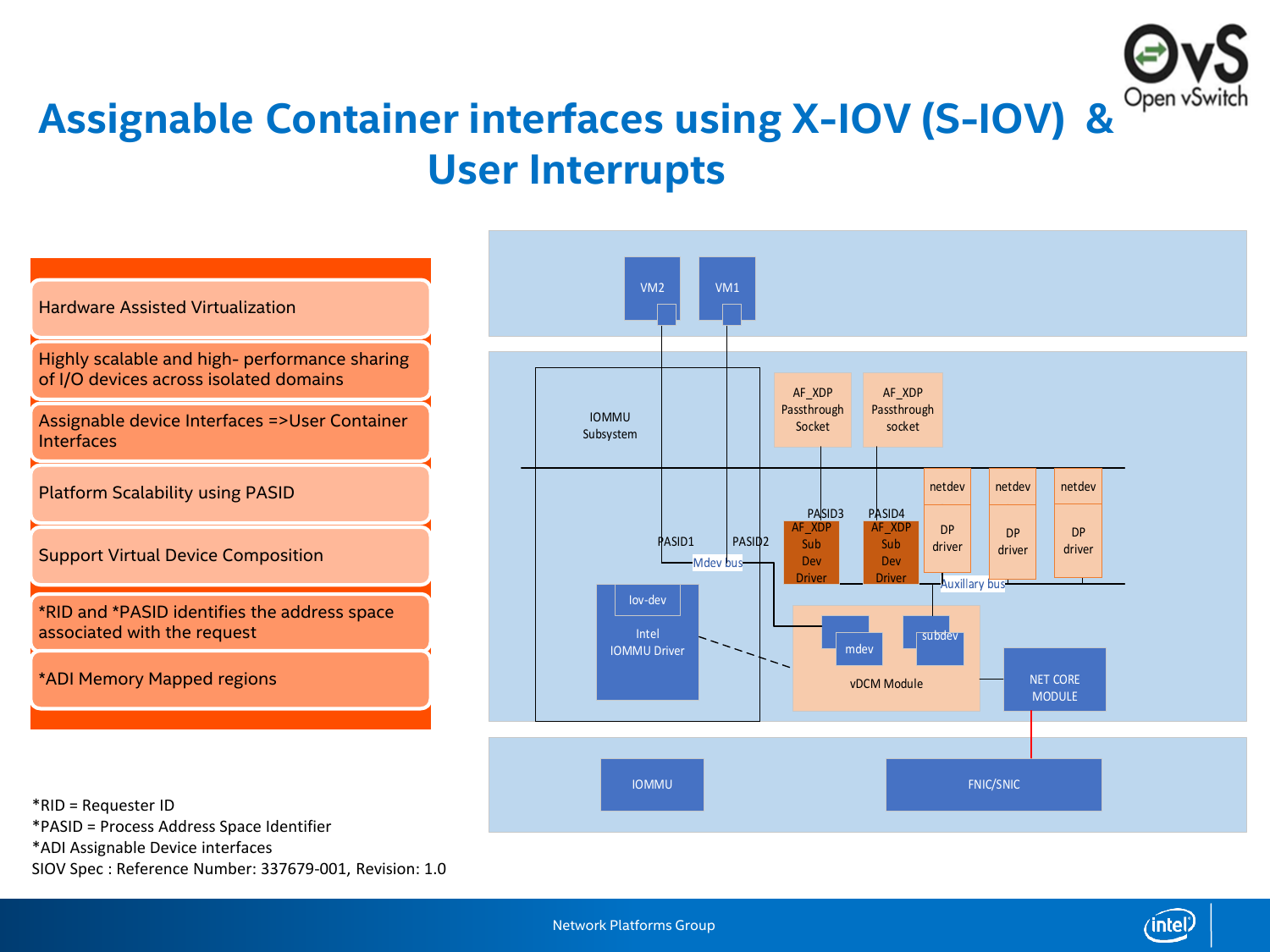

# 4. Container Interface Classifier: Solution

- L4-L7 Classifier and forwarder in the HW
- This extends the HW Offloaded vSwitch Classification End Point to the Container Interface.



### Option1: HW Offload the classifier & forwarder

- AF XDP raw socket bound to a HW vPort/QP through Side band filters.
- Provide inline filters to be added in HW as part of TX packet.
	- ATR style in ADQ

#### Option2: HW Offload the Classifier

- Provide a meta data classification hint to kernel/user with a packet.
	- Flow mark or a 32bit hash value based on L4-L7 fields.

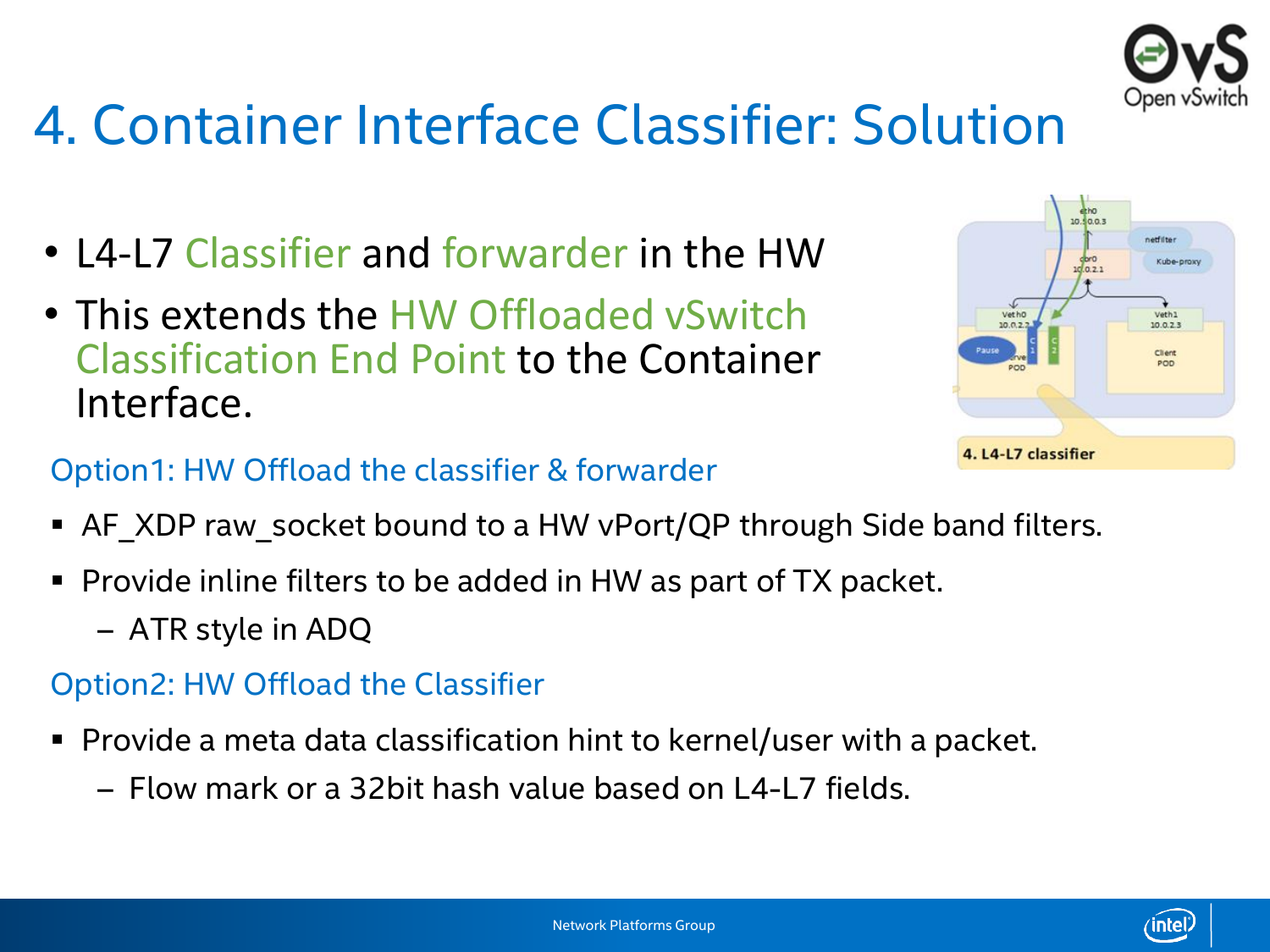

# 3. Node: Load Balancer, DNAT, CT

### Existing Solutions

#### Kube-proxy

- Kernel Netfilters Not performant
	- lptables O(n) chains proportional to size of cluster, in-place rule modifications not possible.
	- IPVS O(1) hash ipset but do not work well with other services requiring iptables for filtering
- Kernel with eBF/XDP Accelerated

#### Connection Tracking

- Robust to syn floods but limited by max size
- No flexibility, fixed hash algorithm and field selection for hash

Kernel Overall not very flexible, latencies due to irq processing, context switching, slow API configuration interfaces

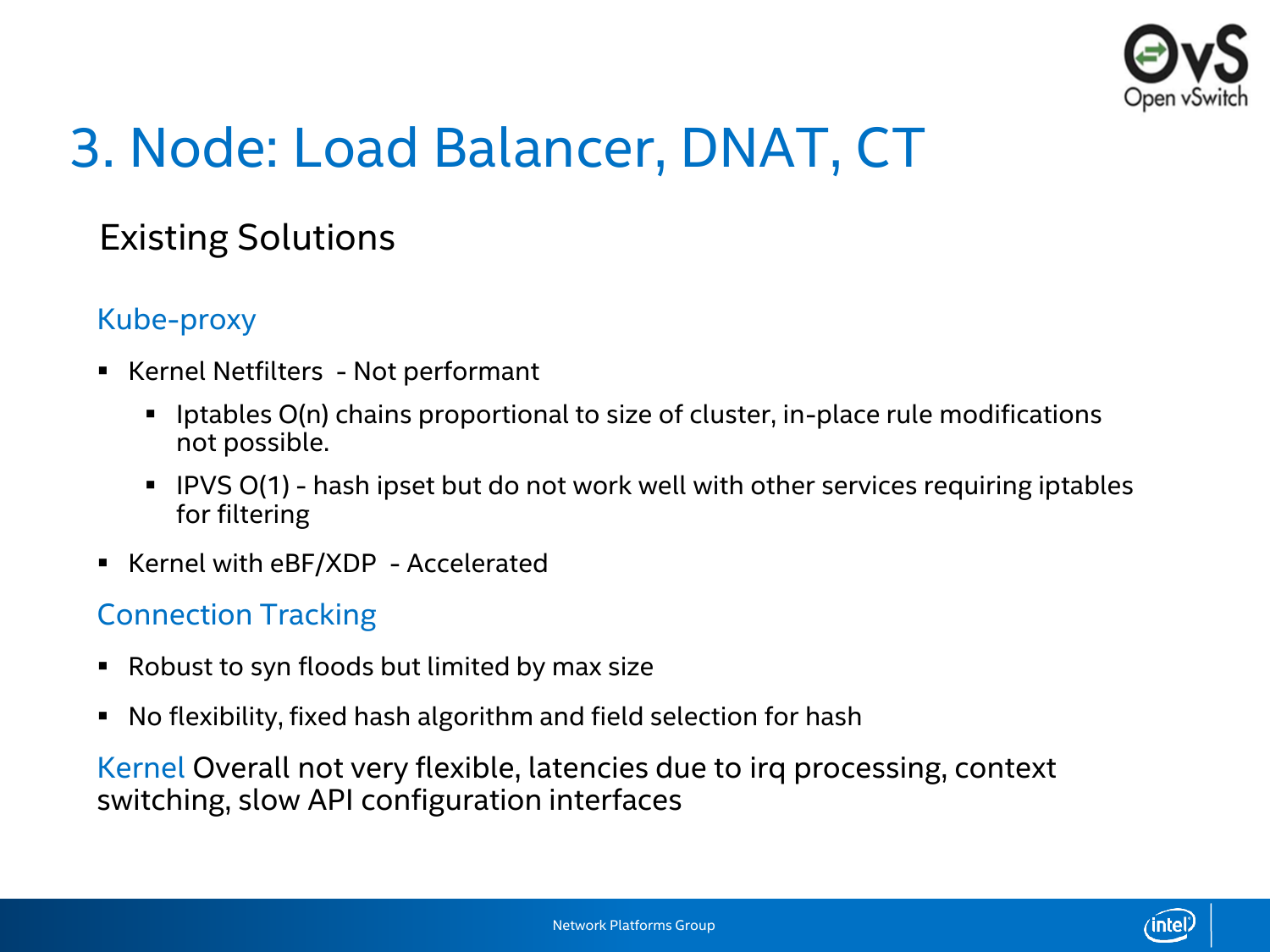

intel.

# Community's Approach - eBPF/XDP

Benefits - Performant than the kernel

Designed as an alternative to DPDK.

Flexibility, code injected into the kernel

Ability to reload programs on-the-fly

Network Functions - Network Policy, Encryption, Load Balancer, Firewall, Monitoring etc

Plugins - Cilium, Callico, Katran (facebook), etc

#### Limitations -

- Not HW offloadable to ASICs.
	- Note: Netronome uses NPU general Purpose cores
- More cores required to scale connections
- Kernel/user space context switching
- General purpose CPUs and Memory architecture is not ideal for Deep table Lookup

#### Solution –

• Purpose built ASICs, purpose -built cores and dedicated Context aware caches may be the way to go

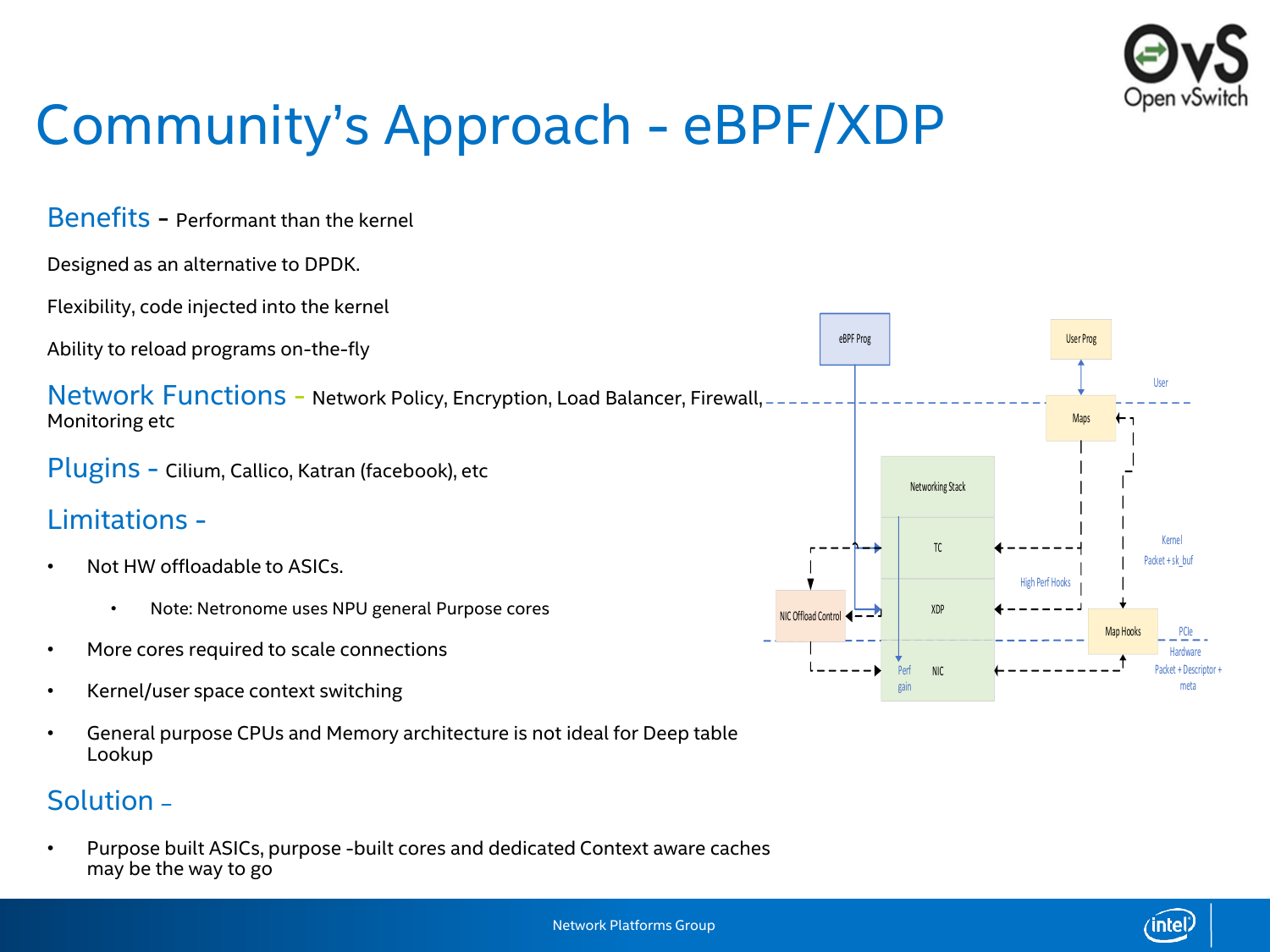

# eBPF Implementation – Cilium

- Cilium does connect-time load balancing by hooking into the kernel XDP/TC hook on the receive.
- When a program tries to connect to a Kubernetes service, Cilium intercepts the connection attempt, load balances with DNAT's to directly connect to the backend pod's IP instead.

Throughput in queries/s – test run with fortio and ngnix. 2 clients, 2 NodePort IPs, 2 backend Pods per NodePort

| No XDP, 2 CLV interfaces |          |                 |              |
|--------------------------|----------|-----------------|--------------|
| Fortio + Nginx           | Client 1 | <b>Client 2</b> | <b>Total</b> |
| 100B                     | 47578.6  | 50411.5         | 97990.1      |
| 1500B                    | 46174.4  | 49990.4         | 96164.8      |

No-XDP and XDP performed similar with 100,000+ connections. CPU consumption in both reaches to >8 cores with more sessions

We suspect, XDP path based on this experiment, does not take advantage of hardware XDP\_REDIRECT queue designed to send packets to another interface, hence no significant performance gains

| XDP, 1 CLV interface  |          |          |              |
|-----------------------|----------|----------|--------------|
| <b>Fortio + Nginx</b> | Client 1 | Client 2 | <b>Total</b> |
| 100B                  | 64038.7  | 53970    | 118008.7     |
| 1500B                 | 49623.5  | 48369.7  | 97993        |



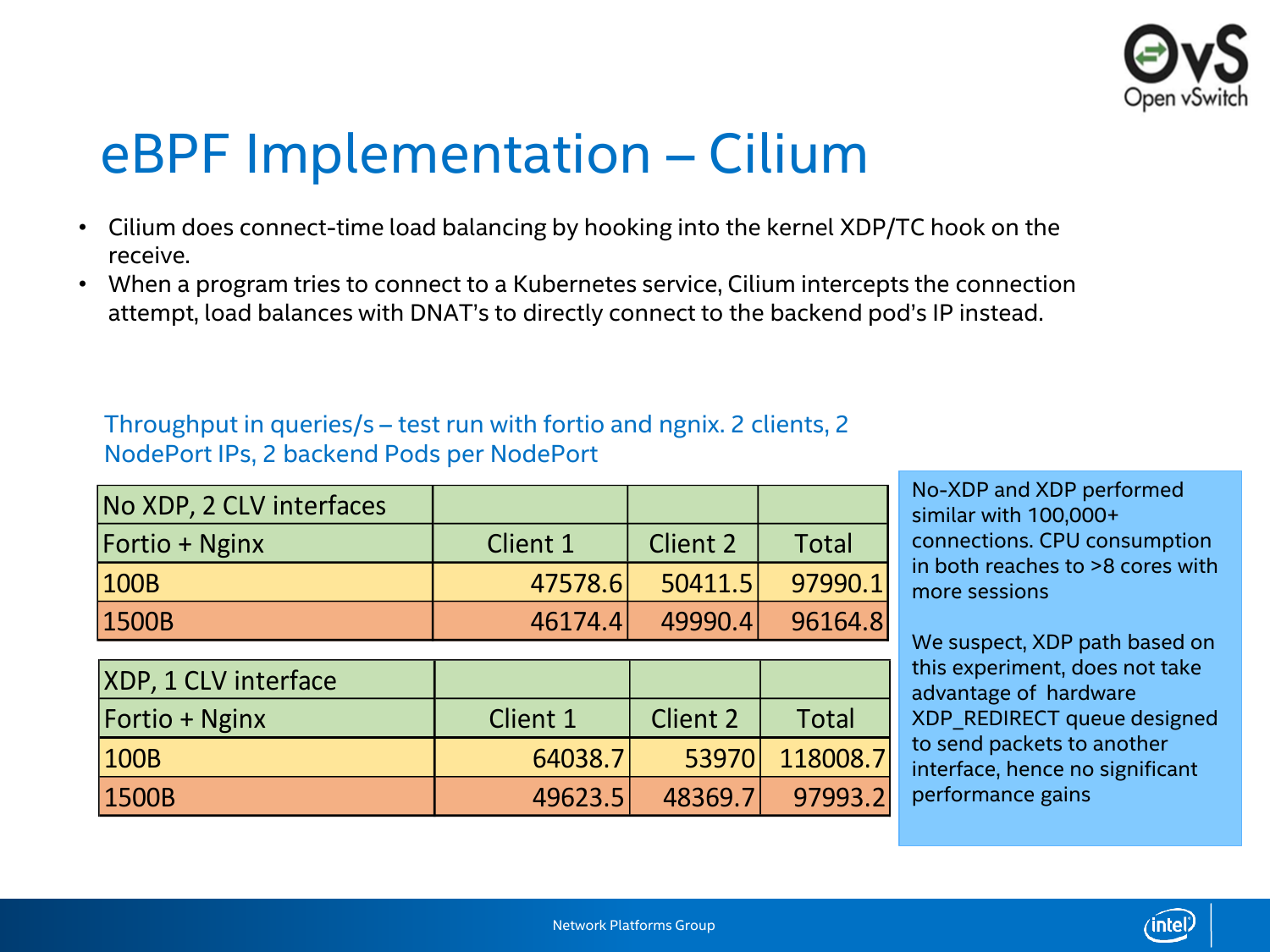

# Our Approach – The Whole Datapath



\*Programmable MAT tables. Contract between control plane and data plane for runtime control

\*Device capability defined by architecture. Eg. wildcard match -TCAM, Exact match-SRAM. Compiler responsible for mapping.

\*Parallel lookups, conditional actions & atomicity

\*Features are defined in the software. Faster introduction, verification, test and deployment.

\*Programmer defined 1) parse graph; headers and orders. 2) Packet modifications

\*Counters, meters, stateful registers, hash functions, ALU, TTLs, PRE

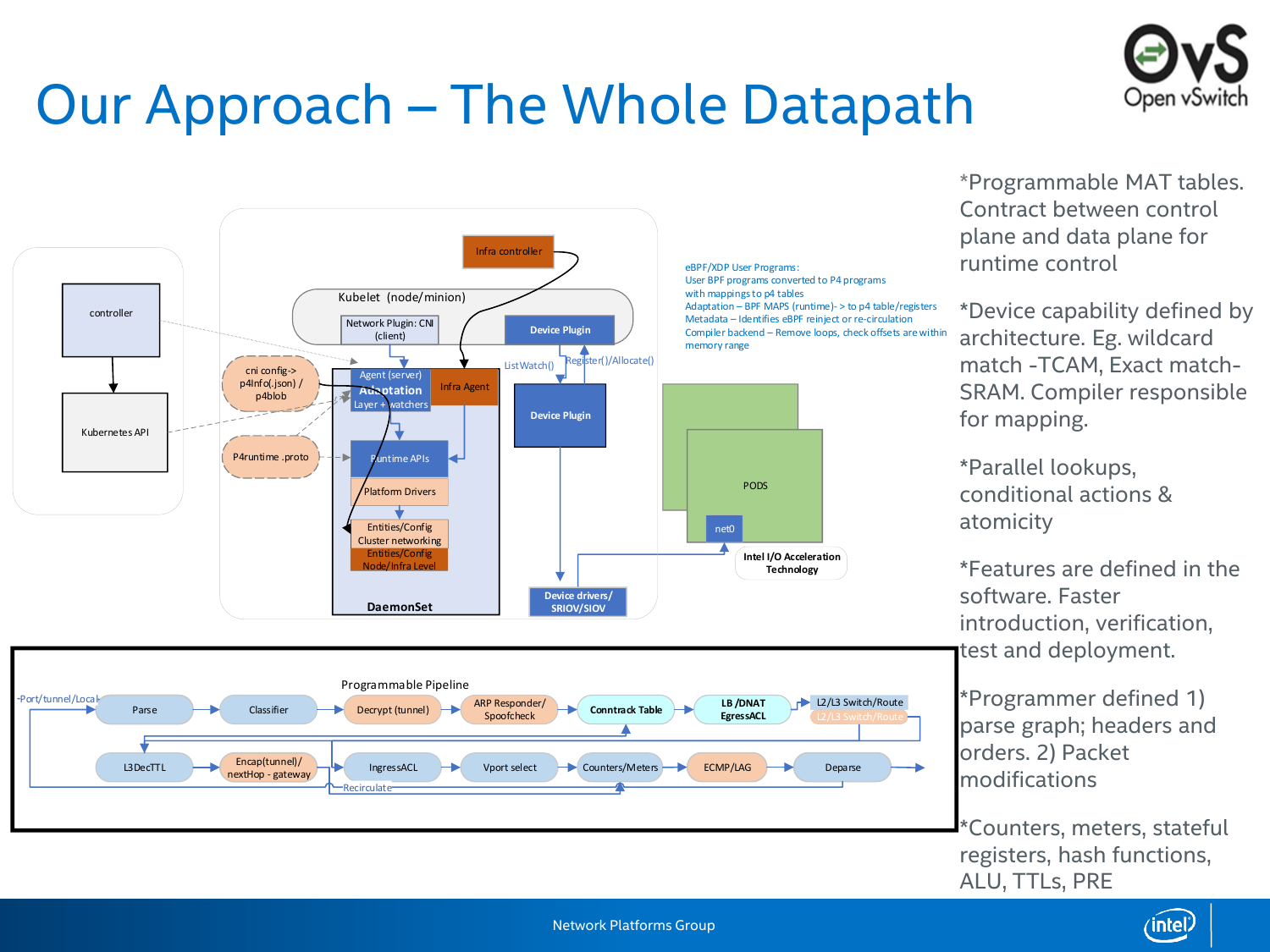

### Node LB Data Plane P4



| Table Entry | Key (ClusterIP, port Member group) |    | Group Re Members |                     |
|-------------|------------------------------------|----|------------------|---------------------|
|             |                                    |    |                  |                     |
|             | 10.3.241.152                       | g1 | q                | $\lfloor$ m1, m2,m3 |
|             |                                    |    |                  |                     |
| ť2          | 10.3.241.159                       | g2 | g2               | m1.m2               |
|             |                                    |    |                  |                     |
| ıЗ          | 10.3.241.170                       | gЗ | gЗ               | m1,m2               |

|    | Member ref Action Spec            |
|----|-----------------------------------|
|    |                                   |
|    | 10.0.1.2, 8080, 02:42:88:7e:17:61 |
| m2 | 10.0.2.2,8080, f6:27:14:ce:4a:7d  |
|    |                                   |

2,m3

// Proxy LB on cluster service IP to an endpoint on a POD extern ActionSelector{

/// Construct a selection table for a given ActionProfile.

ActionSelector(ActionProfile action profile,

Hash $\langle \rangle$  hash, SelectorMode t mode, bit<32> max group size, bit<32> num\_groups);

ActionSelector(bit<32> size, Hash< > hash, SelectorMode t mode);

control simple lb(inout headers hdr, inout metadata meta, switch\_uint32\_t lb\_table\_size, inout standard metadata t standard metadata) {

Hash<switch\_uint32\_t>(HashAlgorithm\_t.CRC32) selector\_hash;

ActionSelector(

```
1024, selector hash, SelectorMode t.FAIR) pod selector;
```
// Pick an entry and apply DNAT

```
action set nhop(bit<48> pod dmac, bit<32> pod ipv4, bit<9> port) {
      hdr.ethernet.dstAddr = pod_dmac;
      hdr.ipv4.dstAddr = pod_ipv4;
      hdr.tcp.dstPort = port;standard_metadata.egress_spec = port;
Þ
```

```
// hash to use 5-tuple
```

```
table 1b \{key = {hdr.ipv4.dstAddr : exact;
              hdr.tcp.dstPort : exact;
             hdr.ipv4.srcAddr : selector;
             hdr.ipv4.dstAddr : selector;
              hdr.ipv4.tcp.srcPort : selector;
             hdr.ipv4.tcp.dstPort : selector;
              hdr.ipv4.protocol : selector
       actions = \{NoAction;
```
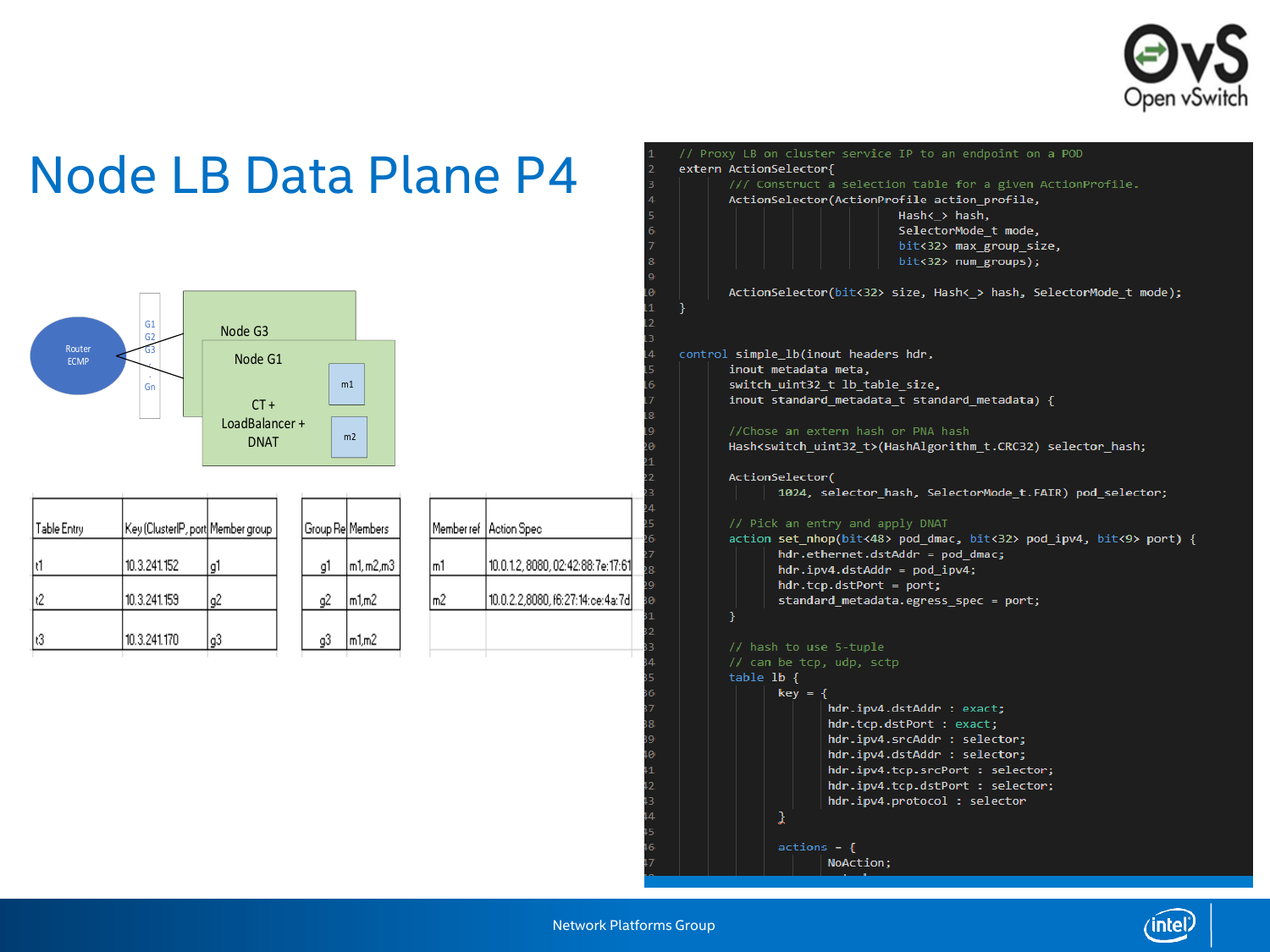

### CT P4 Data Plane



| OZ. | acriou cr <sup>ogrug</sup> rapie urr (                                 |
|-----|------------------------------------------------------------------------|
| 63  | @per_entry_state in<br>FlowId_t flow_id,                               |
| 64  | @per_entry_state inout ExpireTimeSelection_t expire_time)              |
| 65  | €                                                                      |
| 66  | // my_flow_id = flow_id;                                               |
| 67  | if (modify_expire_soon_on_hit) {                                       |
| 68  | expire_time = new_expire_time_selection; // timers per state           |
| 69  | modify entry to expire soon();                                         |
| 70  | } else if (update_expire_time) {                                       |
| 71  | expire_time = new_expire_time_selection;                               |
| 72  | restart_expire_timer();<br>// $sweep_count = 0$                        |
| 73  | } else {                                                               |
| 74  | restart_expire_timer();<br>// $sweep_count = 0$                        |
| 75  | ł                                                                      |
| 76  | Y                                                                      |
| 77  |                                                                        |
| 78  | action ct_aging_table_miss() {                                         |
| 79  | FlowId_t my_flow_id;                                                   |
| 80  | bool add_succeeded;                                                    |
| 81  | if $(add_0, \text{miss})$ {                                            |
| 82  | my_flow_id = allocate_flow_id();                                       |
| 83  | $add\_succeeded =$                                                     |
| 84  | add_entry("ct_aging_table_hit", // name of action                      |
| 85  | (ct_aging_table_hit_params_t)                                          |
| 86  | ${flow_id = my_flow_id}$ ,                                             |
| 87  | expire_time = new_expire_time_selection});                             |
| 88  | // add_entry() initializes the new entry as if                         |
| 89  | // restart_expire_timer() had been called on it,                       |
| 90  | ł                                                                      |
| 91  | Y                                                                      |
| 92  |                                                                        |
| 93  | // CT 5 Tuple table                                                    |
| 94  | table ct_aging_table {                                                 |
| 95  | $key = {$                                                              |
| 96  | // P4 developer gets to select the key fields they want,               |
| 97  | // e.g. This is a 5 tuple plus a field like zone id, used to guarantee |
| 98  | // that entries in different IP private address domains are            |
| 99  | // unique.                                                             |
| 90  | Y                                                                      |
| 01  | $actions = {$                                                          |
| 02  | // @tableonly and @defaultonly are standard annotations                |
| 03  | // defined in the P4_16 language specification.                        |
| 04  | @tableonly ct_aging_table_hit;                                         |
| 05  | @defaultonly ct_aging_table_miss;                                      |
| 06  |                                                                        |
| 07  | // This is a straw man syntax. Probably want more than 'true' so       |
| 88  | // that this code might contain other compile-time options.            |
| 09  | $add\_on\_miss = true;$                                                |
| 10  | $idle_timeout = true;$                                                 |
| 11  | const default_action = ct_aging_table_miss;                            |
| 12  | Y.                                                                     |
| 13  |                                                                        |
| 14  | $apply$ {                                                              |
|     |                                                                        |

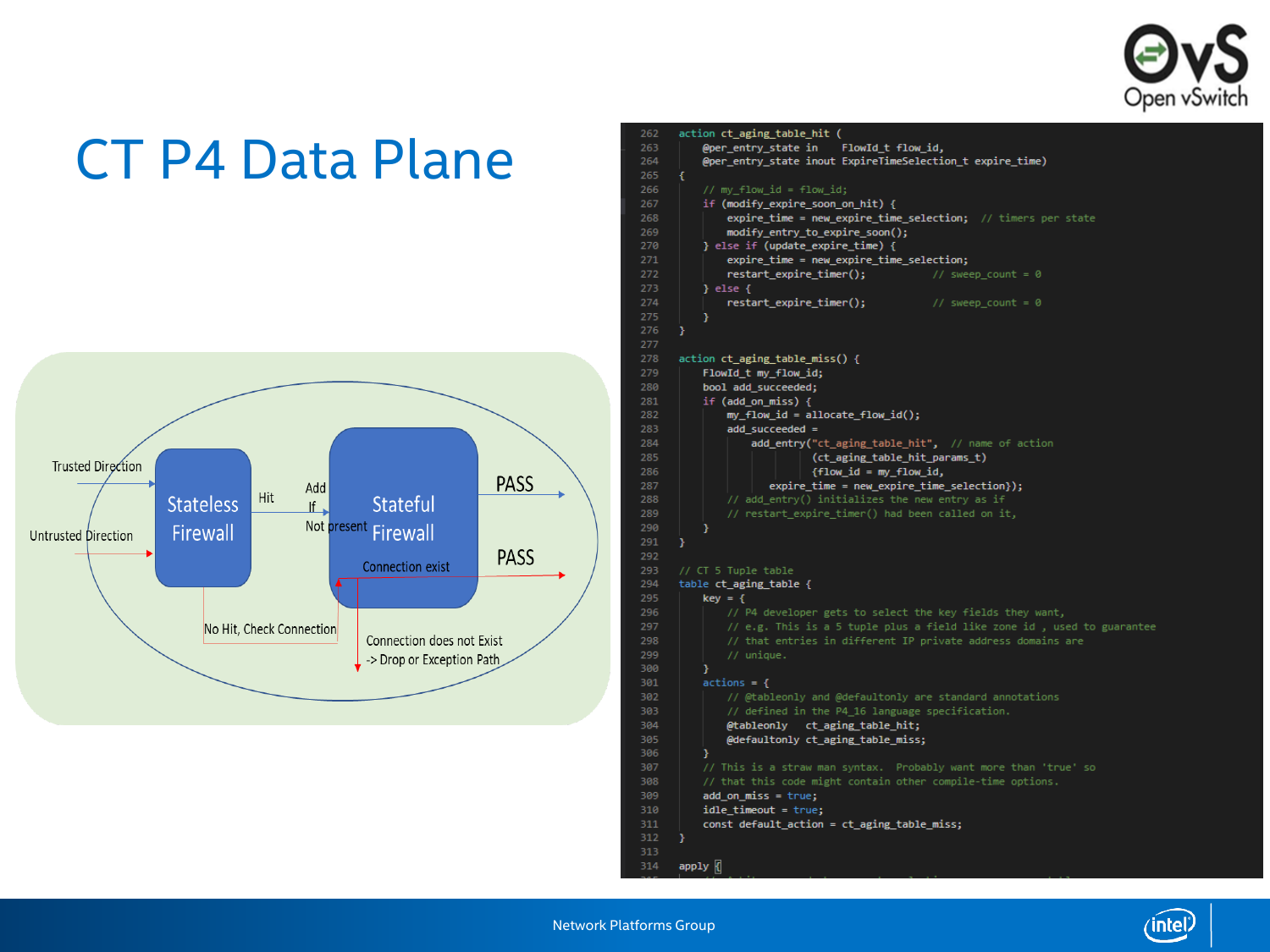

# L4-L7 P4 Classifier





 $41$ 

 $11$ 

 $13$ 

19

 $21$ 

 $32$ 

$$
\widehat{\text{(\textit{intel})}}
$$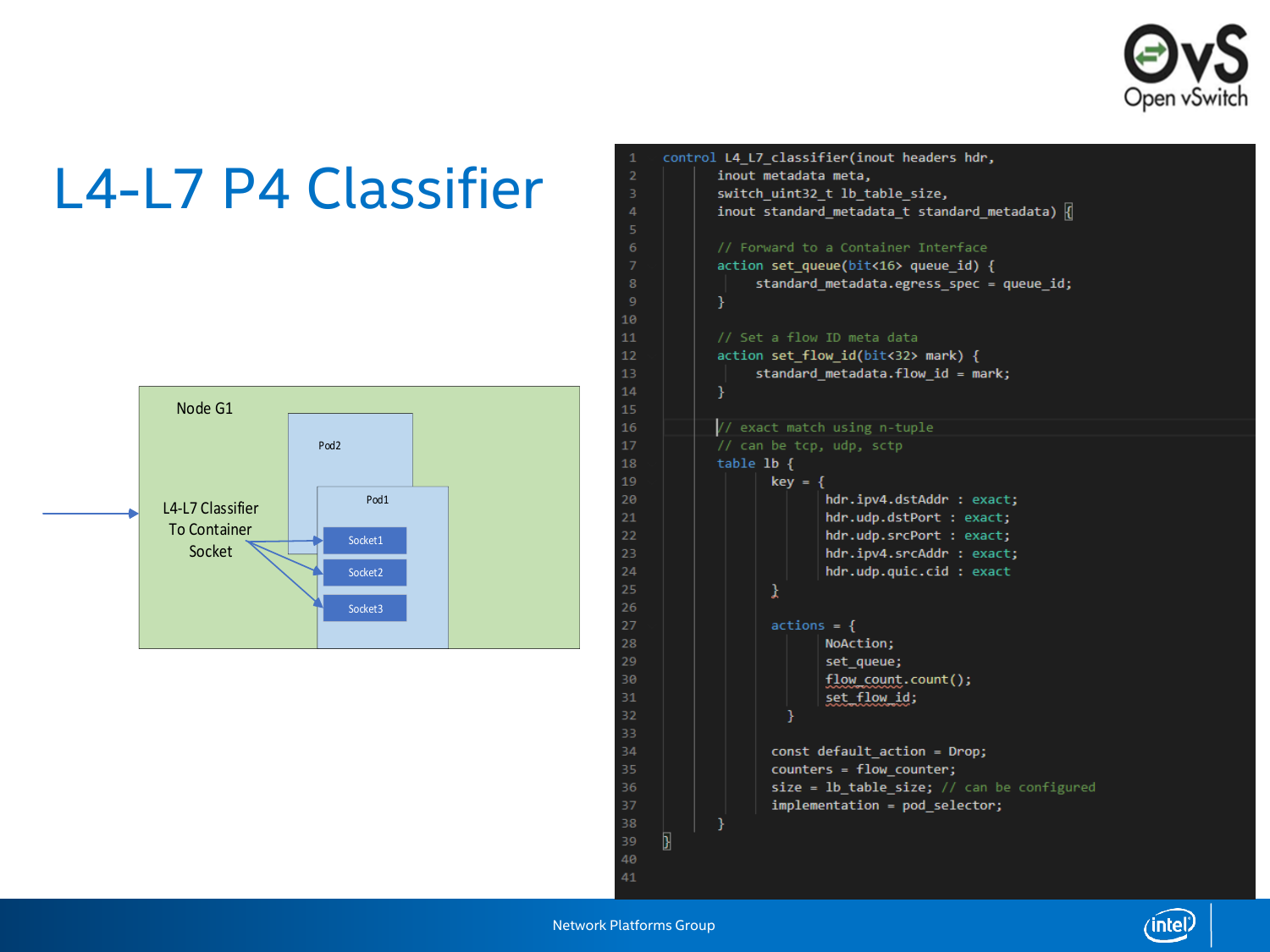

### **Opens**

- Not every eBPF program can be HW offloaded as is. We are looking at all use cases.
- We would like to get community support in converting some well defined XDP implementations to p4 programs.
- P4 extensions or externs is an option for complete packet transformations like Crypto, checksum, packet replication etc.

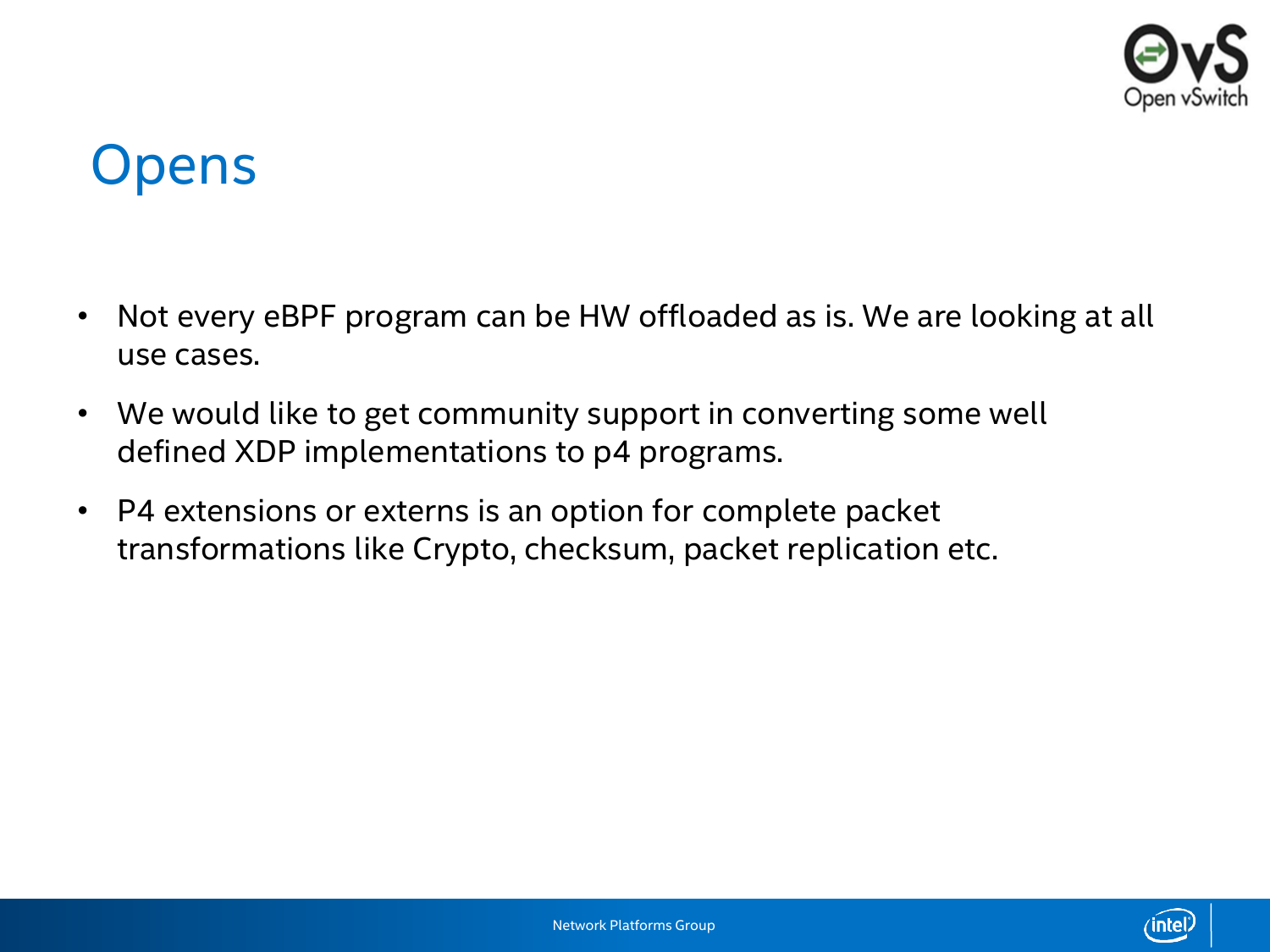

### Conclusion: Components for Native Scale out of Container Networking





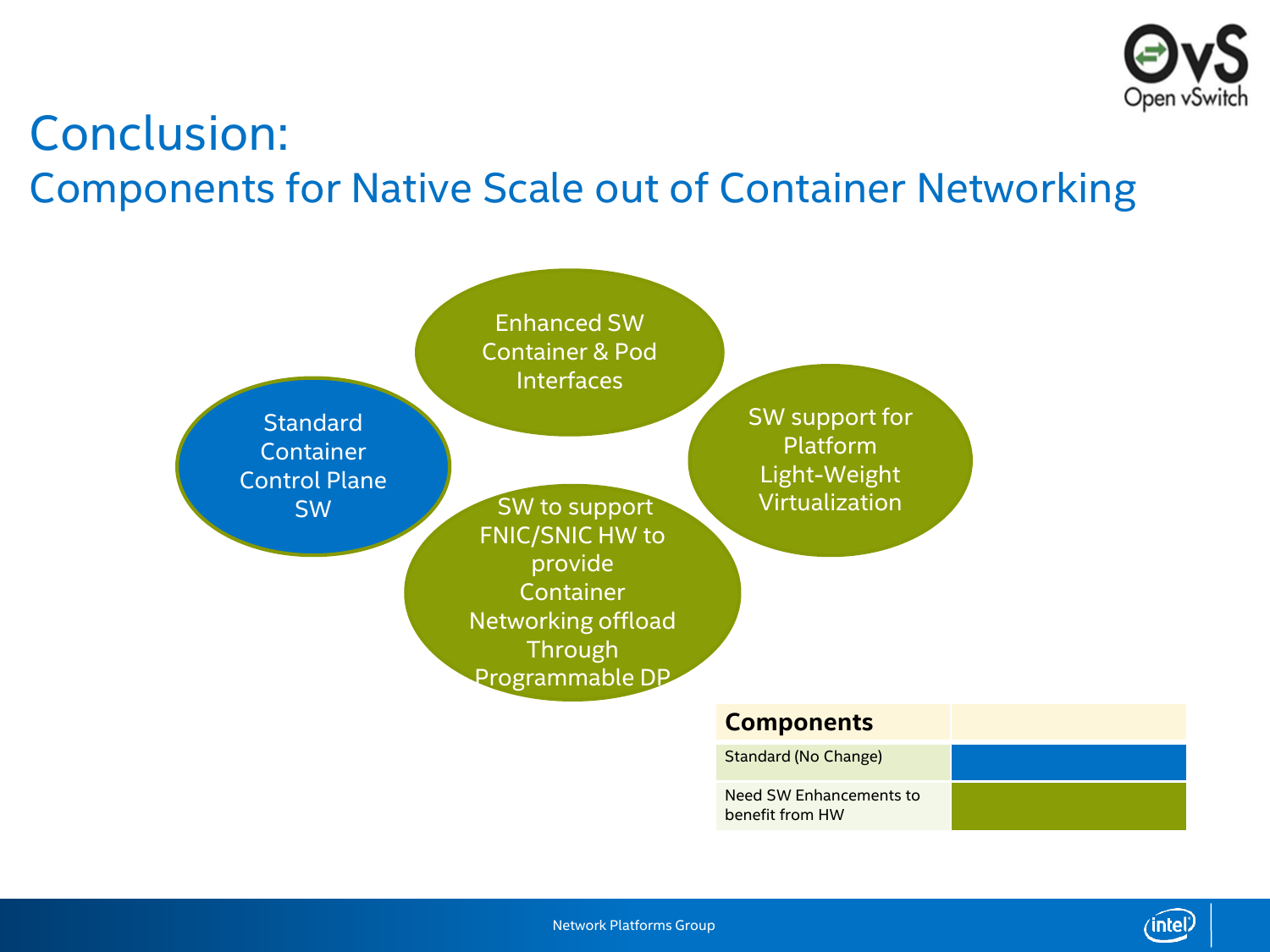

### **Contacts**

P4 Code will be on github soon…

Please email for more info…

Contacts: Anjali Singhai Jain [anjali.singhai@intel.com](mailto:anjali.singhai@intel.com)

Nupur Jain [nupur.jain@intel.com](mailto:nupur.jain@intel.com)

Intel Container Networking Team:

| Anjali Singhai Jain,<br>Nupur Jain,<br>Amritha Nambiar,<br>Pawel Szymanski,<br>Shaopeng He,<br>Phani Burra, | Dan Daly,<br>Yadong Li,<br>Sridhar Samudrala,<br>Kiran Patil,<br>Liang Cunming,<br><b>Edwin Verplanke</b> |
|-------------------------------------------------------------------------------------------------------------|-----------------------------------------------------------------------------------------------------------|
|                                                                                                             |                                                                                                           |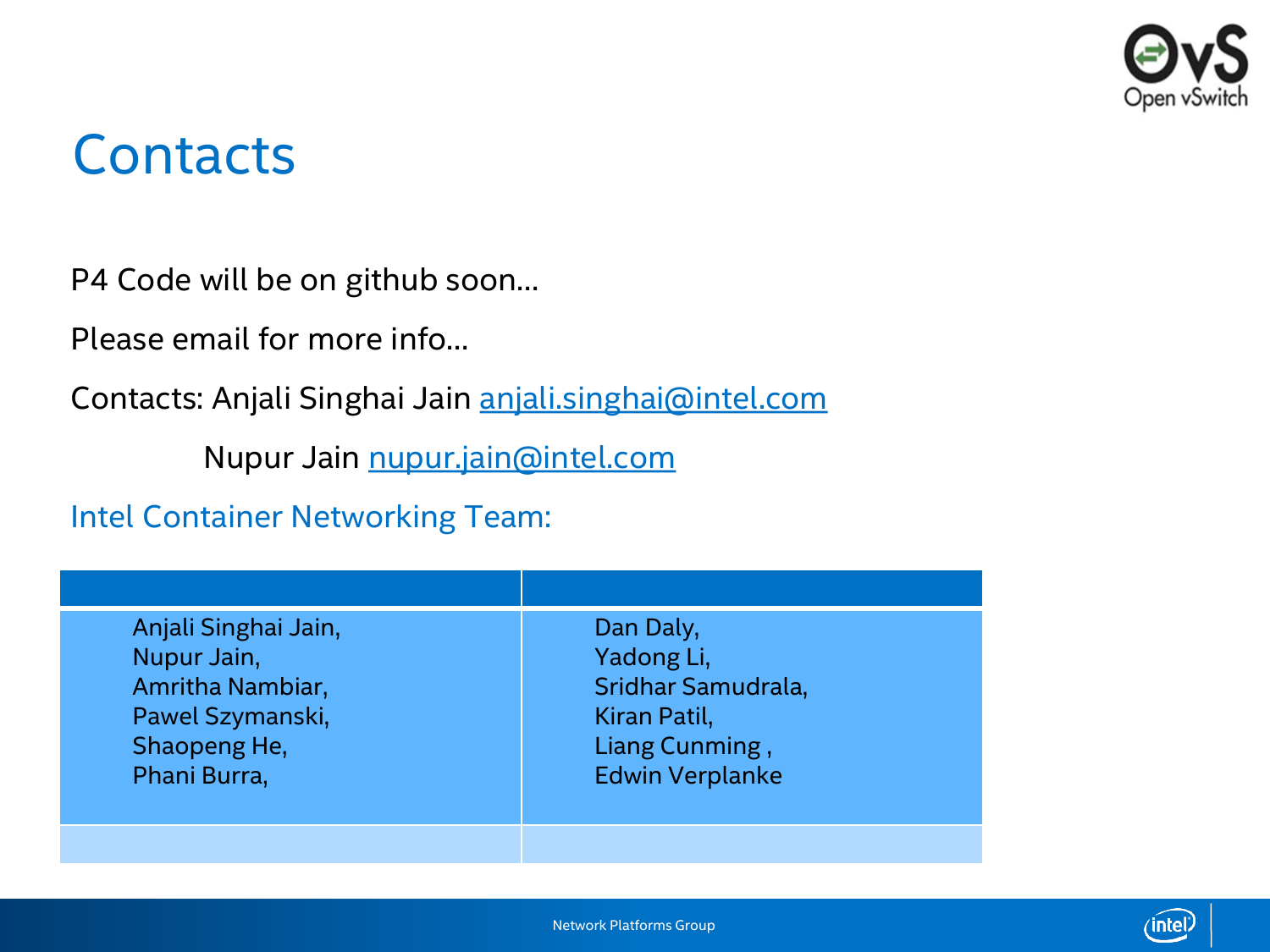

### eBPF Implementation Characterization – Cilium

|                                                                         |          | [Unknown]                                         | 28.626s |
|-------------------------------------------------------------------------|----------|---------------------------------------------------|---------|
| vmlinux                                                                 | 615.317s | [Outside any known modu 28.626s                   |         |
| nginx                                                                   | 55.704s  | cls_bpf_classify                                  | 17.400s |
| [Unknown]                                                               | 24.101s  | $\nabla$ bpf_prog_run_xdp $\leftarrow$  8.194s    |         |
| [Outside any known module]                                              | 24.101s  | K _tcf_classify ← tcf_cl 1.463s                   |         |
| cls bpf classify                                                        | 21.866s  | $⊓$ tcf classify $\leftarrow$ tcf cl 1.273s       |         |
| $\nabla$ _tcf_classify $\leftarrow$ tcf_classify_in 1.173s              |          | $\sqrt{2}$ ice_napi_poll $\leftarrow$ napi_0.236s |         |
| $\mathbb{R}$ tcf classify $\leftarrow$ tcf classify $\leftarrow$ 1.042s |          | [Unknown]                                         | 0.035s  |
| [Unknown]                                                               | 0.020s   | func@0x79fe60                                     | 0.015s  |
| K func@0x7a5bd4 ← func@0x79 0s                                          |          | $\nabla$ func@0x7a19d5 $\leftarrow$ fur 0.005s    |         |
| func@0x7a0570                                                           | 0s       | func@0x3527ee1                                    | 0.005s  |
| func@0x3527ee1                                                          | 0s       | $\nabla$ func@0x7a0570 $\leftarrow$ furl0s        |         |
| ice.ko                                                                  | 23.259s  | ice.ko                                            | 25.519s |
| ip tables.ko                                                            | 20.728s  | ip tables.ko                                      | 17.896s |
| $libc-2.13.$ so                                                         | 11.371s  | $libc-2.13.so$                                    | 11.096s |
| amplxe-perf                                                             | 8.445s   | containerd-shim                                   | 7.943s  |
| cls_bpf.ko                                                              | 8.339s   | cls_bpf.ko                                        | 7.367s  |
| containerd-shim                                                         | 8.209s   |                                                   |         |

#### Stack trace (NO XDP)

| [Unknown]                                             | 28.626s | 52,704,500,000 |
|-------------------------------------------------------|---------|----------------|
| [Outside any known modu 28.626s]                      |         | 52,704,500,000 |
| cls_bpf_classify                                      | 17.400s | 29,923,000,000 |
| $\triangledown$ bpf prog run xdp $\leftarrow$ 18.194s |         | 21,148,500,000 |
| $\nabla$ tcf classify $\leftarrow$ tcf cl 1.463s      |         | 609,500,000    |
| $\nabla$ tcf classify $\leftarrow$ tcf cl 1.273s      |         | 621,000,000    |
| $\overline{R}$ ice napi poll $\leftarrow$ napi 0.236s |         | 322,000,000    |
| [Unknown]                                             | 0.035s  | 23,000,000     |
| func@0x79fe60                                         | 0.015s  | 11,500,000     |
| $\nabla$ func@0x7a19d5 $\leftarrow$ fur 0.005s        |         |                |
| func@0x3527ee1                                        | 0.005s  | 34,500,000     |
| $\mathcal{F}$ func@0x7a0570 $\leftarrow$ furl0s       |         | 11,500,000     |
| ice.ko                                                | 25.519s | 26,553,500,000 |
| ip tables.ko                                          | 17.896s | 32,798,000,000 |
| $libc-2.13.50$                                        | 11.096s | 22,482,500,000 |
| containerd-shim                                       | 7.943s  | 12,788,000,000 |
| cls bpf.ko                                            | 7.367s  | 8,533,000,000  |

Stack trace (XDP)

- XDP vs No XDP, CPU utilization is quite similar
- Benefits of XDP is being able to bypass the kernel stack in case of redirect.
- Redirect to external port requires dedicate HW Redirect TX queue.
- 

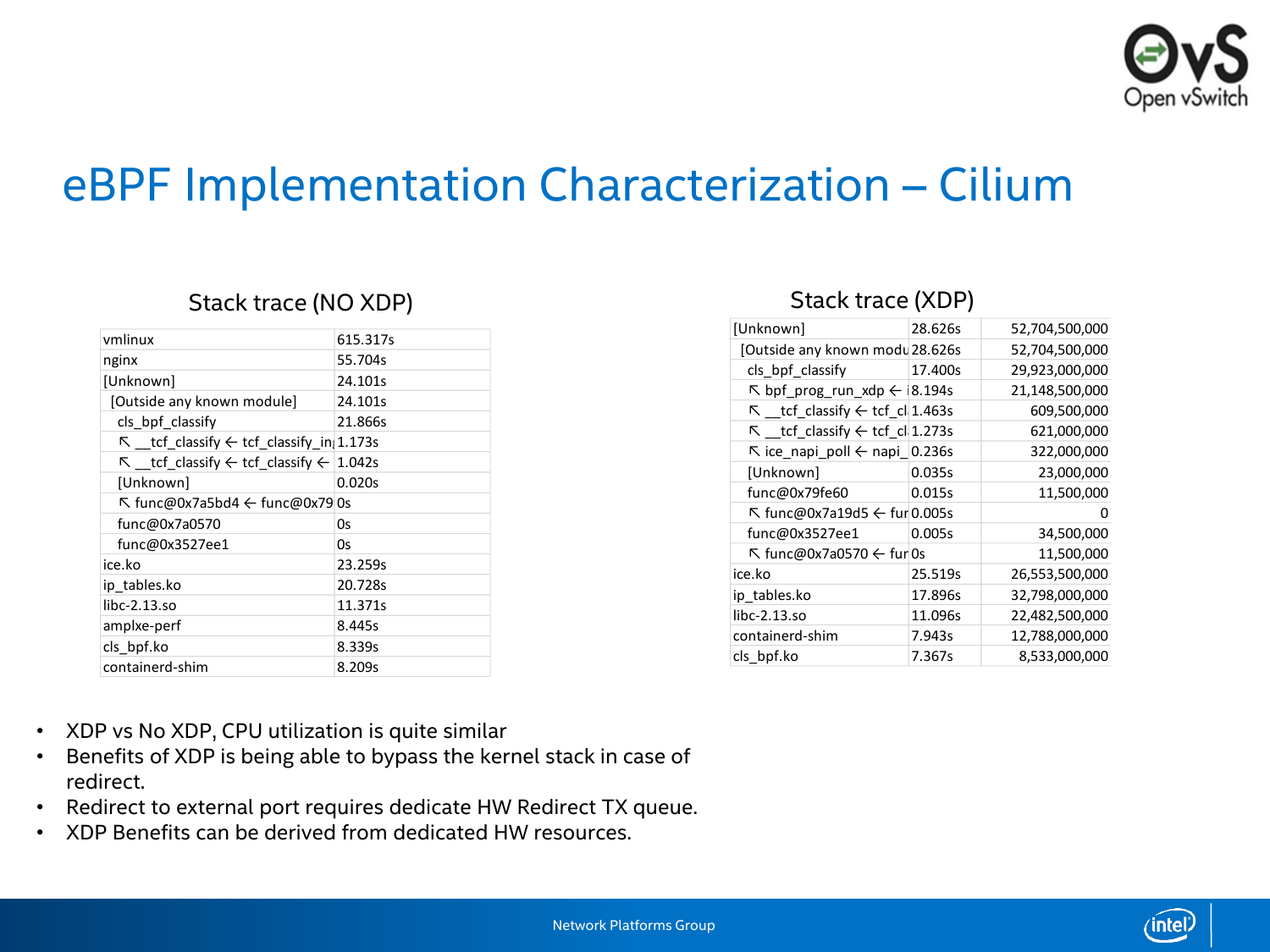

### eBPF Implementation Characterization – Cilium - cont

\*naw :PREROUTING ACCEPT [339745057:40541787768] :OUTPUT ACCEPT [1966765:7841806195] :CILIUM\_OUTPUT\_raw - [0:0] : $CLIUM$  PRE  $raw - [0:0]$ -A PREROUTING -m comment --comment "cilium-feeder: CILIUM PRE raw" -j CILIUM PRE raw -A OUTPUT -m comment --comment "cilium-feeder: CILIUM OUTPUT raw" -j CILIUM OUTPUT raw -A CILIUM\_OUTPUT\_raw -o lxc+ -m mark --mark 0xa00/0xfffffeff -m comment --comment "cilium: NOTRACK for proxy return traff -A CILIUM OUTPUT raw -o cilium host -m mark --mark 0xa00/0xfffffeff -m comment --comment "cilium: NOTRACK for proxy retur -A CILIUM PRE raw -m mark --mark 0x200/0xf00 -m comment --comment "cilium: NOTRACK for proxy traffic" -j NOTRACK COMMTT # Completed on Tue Dec 1 13:22:26 2020 # Generated by iptables-save v1.6.1 on Tue Dec 1 13:22:26 2020 \*mangle :PREROUTING ACCEPT [339745170:40541800199] :INPUT ACCEPT [1689410:7607891639] :FORWARD ACCEPT [338055760:32933908560] : OUTPUT ACCEPT [1966765: 7841806195] :POSTROUTING ACCEPT [340022530:40775715026] :CILIUM\_POST\_mangle - [0:0] :CILIUM PRE mangle - [0:0] -A PREROUTING -m comment --comment "cilium-feeder: CILIUM\_PRE\_mangle" -j CILIUM\_PRE\_mangle -A POSTROUTING -m comment --comment "cilium-feeder: CILIUM POST mangle" -j CILIUM POST mangle -A CILIUM\_PRE\_mangle -m socket --transparent -m comment --comment "cilium: any->pod redirect proxied traffic to host prox -A CILIUM PRE mangle -p tcp -m mark --mark 0xd7ae0200 -m comment --comment "cilium: TPROXY to host cilium-dns-egress prox -A CILIUM PRE mangle -p udp -m mark --mark 0xd7ae0200 -m comment --comment "cilium: TPROXY to host cilium-dns-egress prox COMMT1 # Completed on Tue Dec 1 13:22:26 2020 # Generated by iptables-save v1.6.1 on Tue Dec 1 13:22:26 2020 \*filter :INPUT ACCEPT [1689410:7607891639] :FORWARD DROP [0:0] :OUTPUT ACCEPT [1966765:7841806195] :CILIUM\_FORWARD - [0:0] :CILIUM INPUT - [0:0] :CILIUM OUTPUT - [0:0] -A INPUT -m comment --comment "cilium-feeder: CILIUM INPUT" -i CILIUM INPUT -A FORWARD -m comment --comment "cilium-feeder: CILIUM\_FORWARD" -j CILIUM\_FORWARD -A OUTPUT -m comment --comment "cilium-feeder: CILIUM OUTPUT" -j CILIUM OUTPUT -A CILIUM\_FORWARD -o cilium\_host -m comment --comment "cilium: any->cluster on cilium\_host forward accept" -j ACCEPT -A CILIUM FORWARD -i cilium host -m comment --comment "cilium: cluster->any on cilium host forward accept (nodeport)" -i -A CILIUM\_FORWARD -i 1xc+ -m comment --comment "cilium: cluster->any on 1xc+ forward accept" -j ACCEPT -A CILIUM\_FORWARD -i cilium\_net -m comment --comment "cilium: cluster->any on cilium\_net forward accept (nodeport)" -j AC -A CILIUM INPUT -m mark --mark 0x200/0xf00 -m comment --comment "cilium: ACCEPT for proxy traffic" -j ACCEPT -A CILIUM OUTPUT -m mark --mark 0xa00/0xfffffeff -m comment --comment "cilium: ACCEPT for proxy return traffic" -j ACCEPT -A CILIUM OUTPUT -m mark ! --mark 0xe00/0xf00 -m mark ! --mark 0xd00/0xf00 -m mark ! --mark 0xa00/0xe00 -m comment --comm COMMTT # Completed on Tue Dec 1 13:22:26 2020 # Generated by iptables-save v1.6.1 on Tue Dec 1 13:22:26 2020 \*nat :PREROUTING ACCEPT [0:0] **ITMOUT ACCEDE FAIAT** 

#### Cilium chains in iptables<br> **Cilium's own conntrack table**<br> **Cilium's own conntrack table**

TCP IN 12.91.212.200:37386 -> 10.0.0.241:80 expires=17272887 RxPackets=18796 RxBytes=2057656 RxFlagsSeen=0x1b LastRxReport=17251794 TxPackets=18915 TxBytes=4544990 TxFlagsSeen=4 TCP 0UT 13.91.212.200:33224 -> 10.0.0.55:80 expires=17275420 RxPackets=83205 RxDytes=19555155 RxFlagsSeen-0x1a LastRxReport=17254320 TxPackets=80142 TxDytes=9897097 TxFlagsSeen-TCP OUT 12.91.212.202:30007 -> 12.91.212.200:36342 service expires=17272760 RxPackets=0 RxBytes=6 RxFlagsSeen=0x00 LastRxReport=0 TxPackets=0 TxBytes=0 TxFlagsSeen=0x1f LastTxR TCP 0UT 12.91.212.202:38900 -> 12.91.212.200:30008 expires=17274846 RxPackets=2 RxBytes=120 RxFlagsSeen=0x14 LastRxReport=17253753 TxPackets=1 TxFytes=74 TxFlagsSeen=0x02 LastT; TCP 0UT 12.91.212.200:43362 -> 10.0.0.246:80 expires=17275288 RxPackets=141178 RxBytes=33482100 RxFlagsSeen=0x1a LastRxReport=17254194 TxPackets=137700 TxBytes=17005280 TxFlags! TCP IN 13.91.212.200:49604 -> 10.0.0.55:80 expires=17271556 RxPackets=90047 RxBytes=9859771 RxFlagsSeen=0x1b LastRxReport=17250463 TxPackets=91583 TxBytes=21846155 TxFlagsSeen=0 TCP IN 13.91.212.200:55058 -> 10.0.0.55:80 expires=17273171 RxPackets=52349 RxBytes=5757922 RxFlagsSeen=0x1b LastRxReport=17252078 TxPackets=53989 TxBytes=49437539 TxFlagsSeen=0 TCP 0UT 12.91.212.200:43004 -> 10.0.0.241:80 expires=17275006 RxPackets=1016 RxBytes=227571 RxFlagsSeen=0x1a LastRxReport=17253912 TxPackets=923 TxBytes=113493 TxFlagsSeen=0x1e TCP IN 12.91.212.200:43512 -> 10.0.0.246:80 expires=17275288 RxPackets=140974 RxBytes=17409857 RxFlagsSeen=0x1e LastRxReport=17254195 TxPackets=145276 TxBytes=34327857 TxFlagsSr TCP 0UT 13.91.212.202:48840 -> 13.91.212.200:30008 expires=17274814 RxPackets=2 RxBvtes=120 RxFlagsSeen=0x14 LastRxReport=17253721 TxPackets=1 TxBvtes=74 TxFlagsSeen=0x02 LastT; TCP IN 12.91.212.200:44096 -> 10.0.0.241:80 expires=17275421 RxPackets=102519 RxBytes=12660607 RxFlagsSeen=0x1e LastRxReport=17254328 TxPackets=104458 TxBytes=24884841 TxFlagsSe TCP IN 12.91.212.200:43468 -> 10.0.0.246:80 expires=17275288 RxPackets=130334 RxBytes=16095587 RxFlagsSeen=0x1e LastRxReport=17254195 TxPackets=133864 TxBytes=31706643 TxFlagsSe TCP OUT 12.91.212.202:30007 -> 12.91.212.208:42992 service expires=17275006 RxPackets=0 RxRytes=6 RxFlagsSeen=0x00 LastRxReport=0 TxPackets=0 TxDytes=0 TxFlagsSeen=0x1e LastTxR TCP OUT 13.91.212.202:30008 -> 13.91.212.200:54258 service expires=17272887 RxPackets=0 RxBytes=9 RxFlagsSeen=0x00 LastRxReport=0 TxPackets=0 TxBytes=0 TxFlagsSeen=0x1b LastTxR TCP 0UT 12.91.212.202:54410 -> 12.91.212.200:30007 expires=17274731 RxPackets=2 RxBytes=120 RxFlagsSeen=0x14 LastRxReport=17253638 TxPackets=1 TxBytes=74 TxFlagsSeen=0x02 LastT; TCP 0UT 12.91.212.202:54426 -> 12.91.212.200:30007 expires=17274731 RxPackets=2 RxBytes=120 RxFlagsSeen=0x14 LastRxReport=17253638 TxPackets=1 TxBytes=74 TxFlagsSeen=0x02 LastT; TCP OUT 12.91.212.202:30007 -> 12.91.212.208:35150 service expires=17272401 RxPackets=0 RxBytes=8 RxFlagsSeen=0x00 LastRxReport=0 TxPackets=0 TxBytes=0 TxFlagsSeen=0x1f LastTxRe TCP IN 12.91.212.200:42930 -> 10.0.0.246:80 expires=17275006 RxPackets=1174 RxBvtes=144442 RxFlagsSeen=0x1e LastRxReport=17253913 TxPackets=1292 TxBvtes=289662 TxFlagsSeen=0x1a TCP IN 13.91.212.200:33946 -> 10.0.0.55:80 expires=17275768 RxPackets=24996 RxPytes=3086447 RxFlagsSeen=0x1a LastRxReport=17254672 TxPackets=25670 TxBytes=6078920 TxFlagsSeen=0: TCP OUT 12.91.212.202:30007 -> 12.91.212.208:38580 service expires=17273496 RxPackets=0 RxBytes=6 RxFlagsSeen=0x00 LastRxReport=0 TxPackets=0 TxBytes=0 TxFlagsSeen=0x1b LastTxR TCP IN 13.91.212.200:34256 -> 10.0.0.55:80 expires=17275769 RxPackets=21454 RxBytes=2649240 RxFlagsSeen=0x1a LastRxReport=17254675 TxPackets=22597 TxBytes=5255183 TxFlagsSeen=0: TCP 0UT 13.91.212.200:33150 -> 10.0.0.55:80 expires=17275420 RxPackets=80644 RxBytes=19005294 RxFlagsSeen=0x1a LastRxReport=17254316 TxPackets=77972 TxBytes=9629102 TxFlagsSeen-TCP OUT 12.91.212.202:30007 -> 12.91.212.200:44004 service expires=17275421 RxPackets=0 RxRytes=8 RxFlagsSeen=0x00 LastRxReport=0 TxPackets=0 TxDytes=0 TxFlagsSeen=0x1e LastTxRe TCP OUT 13.91.212.202:30008 -> 13.91.212.200:55654 service expires=17273480 RxPackets=0 RxBytes=9 RxFlagsSeen=0x00 LastRxReport=0 TxPackets=0 TxBytes=0 TxFlagsSeen=0x1b LastTxRe TCP 0UT 12.91.212.202:55190 -> 12.91.212.200:30007 expires=17274765 RxPackets=2 RxBytes=120 RxFlagsSeen=0x14 LastRxReport=17253672 TxPackets=1 TxBytes=74 TxFlagsSeen=0x02 LastT: TCP 0UT 12.91.212.202:39914 -> 12.91.212.200:30008 expires=17274929 RxPackets=2 RxBytes=120 RxFlagsSeen=0x14 LastRxReport=17253836 TxPackets=1 TxBytes=74 TxTlagsSeen=0x02 LastT: TCP 0UT 12.91.212.202:38932 -> 12.91.212.200:30008 expires=17274846 RxPackets=2 RxBytes=120 RxFlagsSeen=0x14 LastRxReport=17253753 TxPackets=1 TxBytes=74 TxFlagsSeen=0x02 LastT; TCP 0UT 12.91.212.202:38888 -> 12.91.212.200:30008 expires=17274846 RxPackets=2 RxBytes=120 RxFlagsSeen=0x14 LastRxReport=17253753 TxPackets=1 TxBytes=74 TxFlagsSeen=0x02 LastT; TCP OUT 12.91.212.202:30007 -> 12.91.212.200:44106 service expires=17275421 RxPackets=0 RxBytes=8 RxFlagsSeen=0x00 LastRxReport=0 TxPackets=0 TxFlagsSeen=0x1e LastTxRe TCP IN 12.91.212.200:44194 -> 10.0.0.246:80 expires=17275421 RxPackets=115638 RxBytes=14280861 RxFlagsSeen=0x1e LastRxReport=17254328 TxPackets=118303 TxBytes=28101171 TxFlagsSe TCP OUT 12.91.212.202:30007 -> 12.91.212.208:42722 service expires=17274983 RxPackets=0 RxBytes=8 RxFlagsSeen=0x00 LastRxReport=0 TxPackets=0 TxBytes=0 TxFlagsSeen=0x1e LastTxR

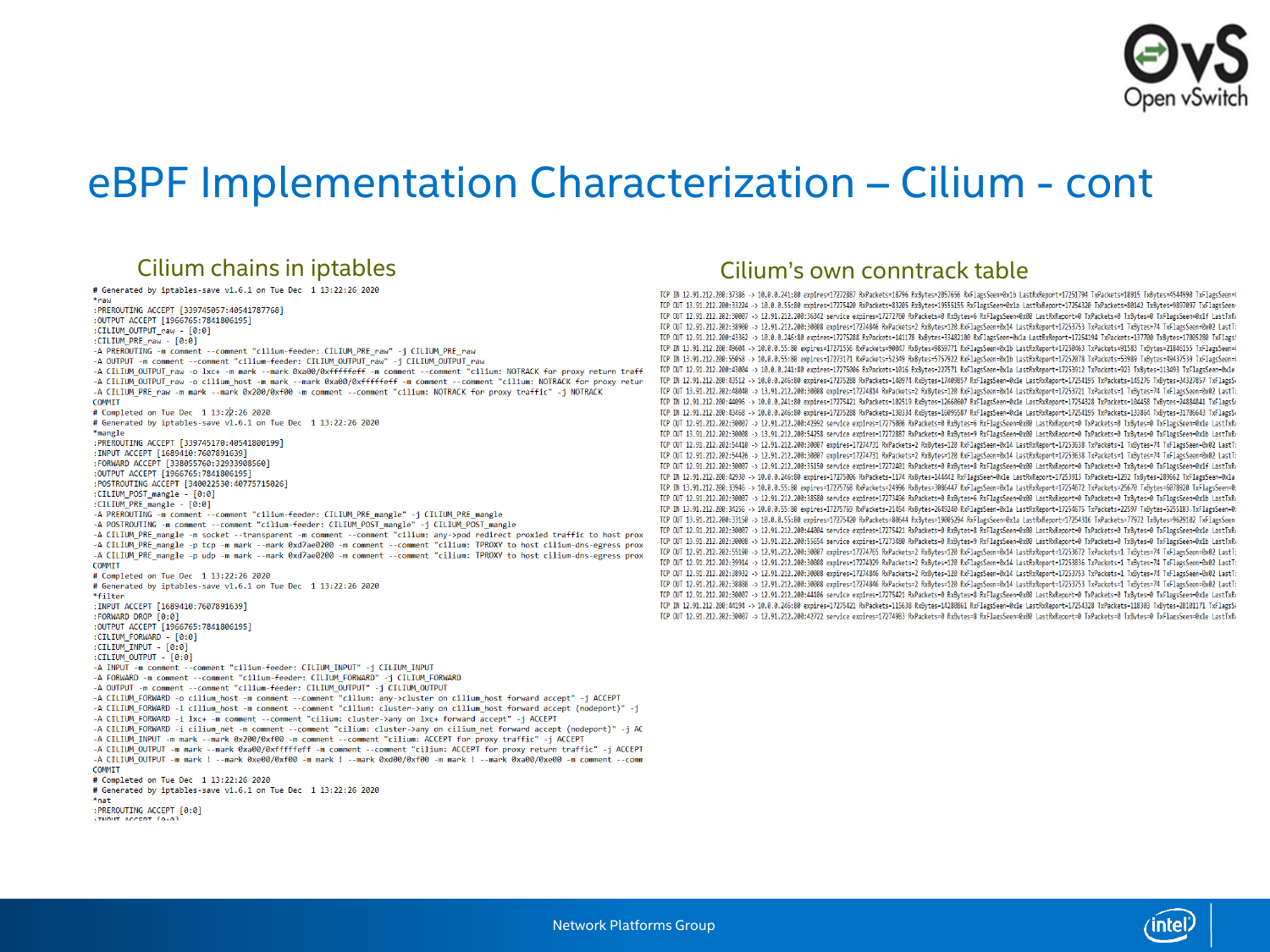